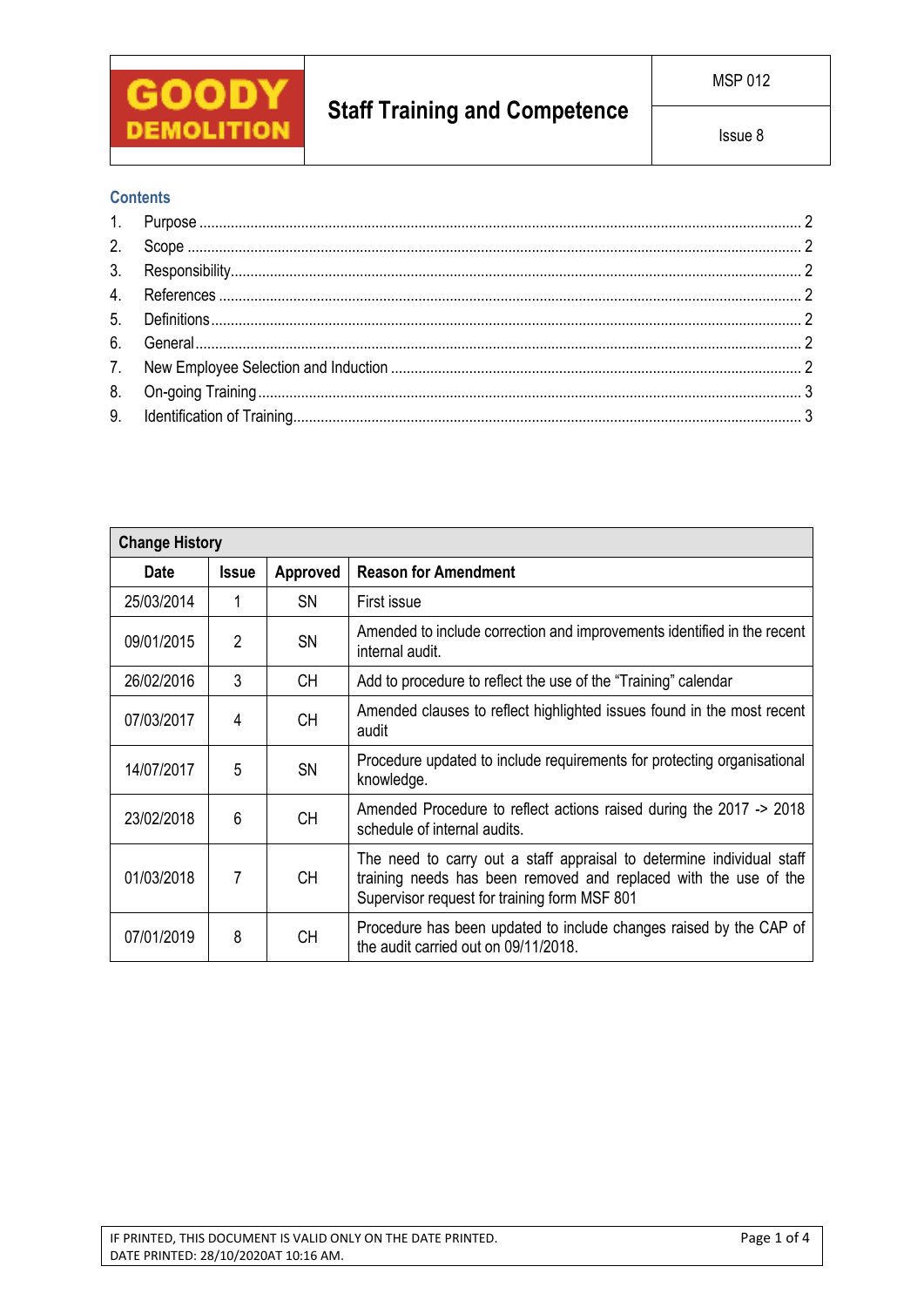

### **1. Purpose**

This procedure defines the method of selection of new employees, the subsequent training and retraining of existing members of staff and the records to be retained to record their skill and competence level to carry out the tasks required of them by Goody Demolition Ltd.

## **2. Scope**

This procedure establishes a method of implementing and maintaining training programmes to heighten quality, environmental and health and safety awareness of all Company personnel and to permit them to broaden their knowledge and skills in line with the business objectives, ensuring that adequate resources are maintained to meet both customer and legislative requirements.

#### **3. Responsibility**

The Operations Manager is responsible for ensuring the implementation of this procedure and providing the resources as necessary to meet the requirements highlighted by the Company's Management team.

Office Managers are primarily responsible for identifying training needs and evaluating the effectiveness of training given. Supervisors have the ability to suggest / recommend training for staff using the form MSF 801 Supervisor Request for Training and evaluation of training given to staff whilst observing works.

#### **4. References**

- MS Planning Workbook
- Training record (Easybuild)
- Personnel files
- Method statements
- New employee pack
- Supervisor request for training form MSF 801

## **5. Definitions**

Training Records: Computerised and hard copy records providing details of historic and future training. May also include the level of training achieved

Training Record (Easybuild): A database designed to summarise training requirements for each member of staff including training achieved as well as training needs.

#### **6. General**

6.1. The Operations Manager shall ensure that all personnel are trained and are proficient to carry out the work to which they are assigned.

#### **7. New Employee Selection and Induction**

- 7.1. New employees for skilled operations shall be selected on the basis of their ability to demonstrate their skills by means of certificates, recommendations, qualifications or any other documentary evidence of their proficiency. Copies of these documents should be held on file where these qualifications are a specific requirement of the job role.
- 7.2. Applicants for positions within the Company not requiring proficiency in any particular operation in the first instance shall be selected upon their apparent willingness to learn and for any other criteria, which the Company may require from time to time.
- 7.3. All new employees, whether skilled or otherwise shall be introduced to the Company's Management System Policies and their requirements for all employees to follow and to meet. An appropriate induction programme shall be developed and followed during which the new employee shall be assessed for their competence in meeting the company's requirements over a period of three months.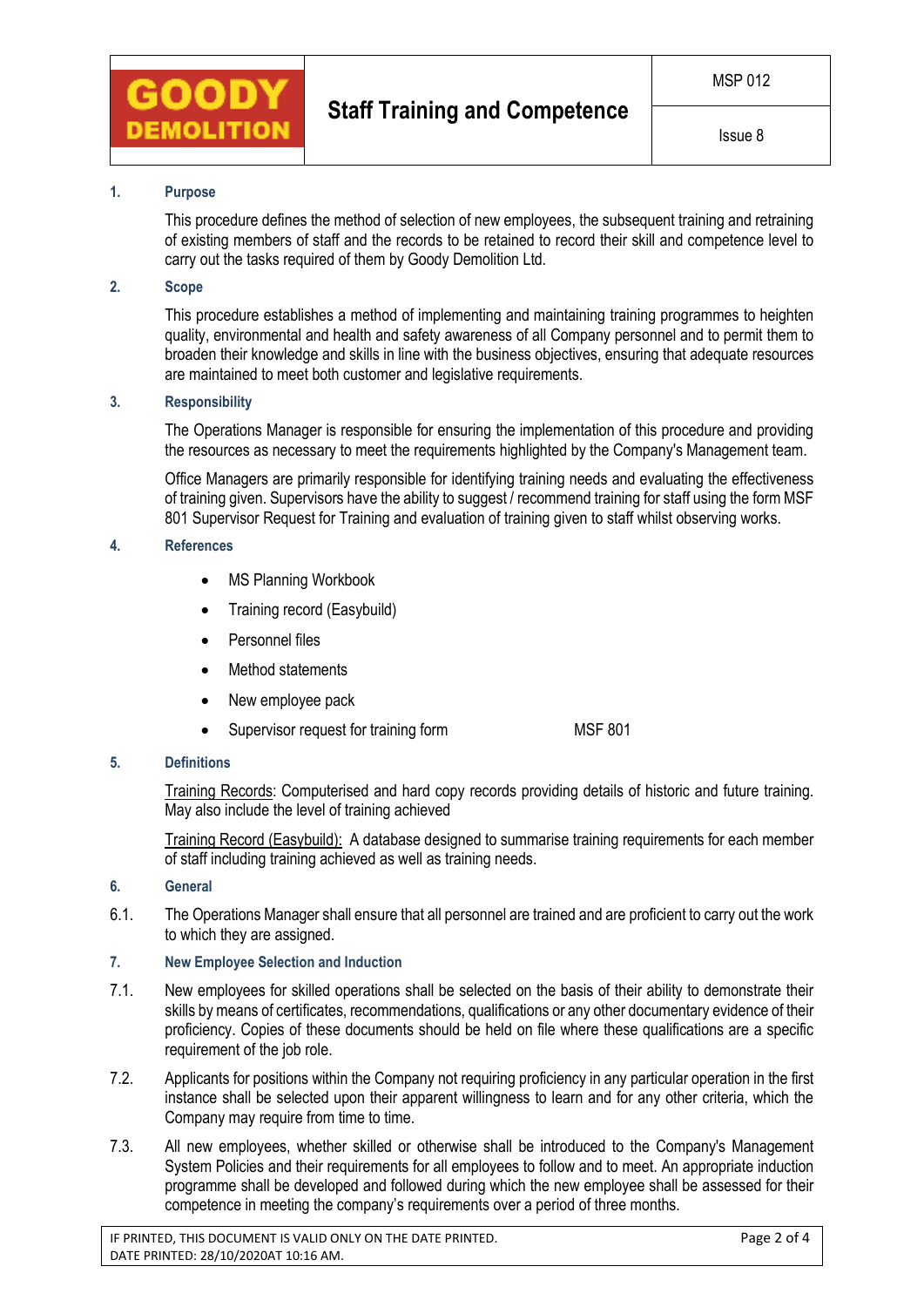

Issue 8

7.4. All new employees will be issued with a New Employee pack

## **8. Site induction**

- 8.1. All site operatives shall be made aware of the method statements applicable to their work on site. They shall be asked to read the method statements and sign the method statements sign off sheets to show they have read and understood the requirements.
- 8.2. All operative and visitors to site are required to wear appropriate PPE as shown on the risk assessments where applicable and shall be trained in its correct fit and use. The operatives and site supervisor will ensure that all PPE is fit for use and a record made on the PPE sign off sheet. These records should be placed in the site blue box.
- 8.3. All operatives shall be required to complete a Declaration of Health form to confirm they are fit to undertake the work required.

## **9. On-going Training**

- 9.1. A training record spread sheet shall be maintained upon which is recorded the skills and qualifications of each employee and when a new level of expertise has been attained, it shall be recorded upon the individuals training record by a member of Administration.
- 9.2. It shall be the policy of the Company to provide its employees with the opportunity to receive additional training within the scope of the Company's business to enable them to broaden their career prospects and enhance their efficiency and flexibility
- 9.3. All employees shall be made aware of the requirements of the Health and Safety at work regulations and such other information which covers the Safe operation of the company's equipment and processes
- 9.4. At least one member of the staff shall be responsible for first aid and this shall be recorded on the training record spread sheet use staff appraisals
- 9.5. The training record spread sheet shall be maintained by Administration. The Operations Manager and Operations Assistant are responsible for reviewing training needs with the Managing Director at least annually, to determine requirements foreseen for the next 12 months and then prepare a programme for implementation
- 9.6. Training requirements may become necessary due to:
	- Changes in work practice
	- New customer requirements
	- Changes in environmental or health and safety requirements.
	- Introduction of new processes or services
	- Introduction of new tools or equipment
	- Request from Supervisor or member of staff.
	- Refresher training.
	- New Services Provided.

In each case timely training shall be given to ensure smooth changeover to the new requirements

#### **10. Identification of Training**

- 10.1. Training may be typically achieved by:
	- Formal training courses at recognised centres
	- On the job training
	- Awareness of personal performance in order to self-analyse where improvements can be made.
- 10.2. Prior to training, the Manager/Supervisor should verbally discuss the course objectives with the delegate.